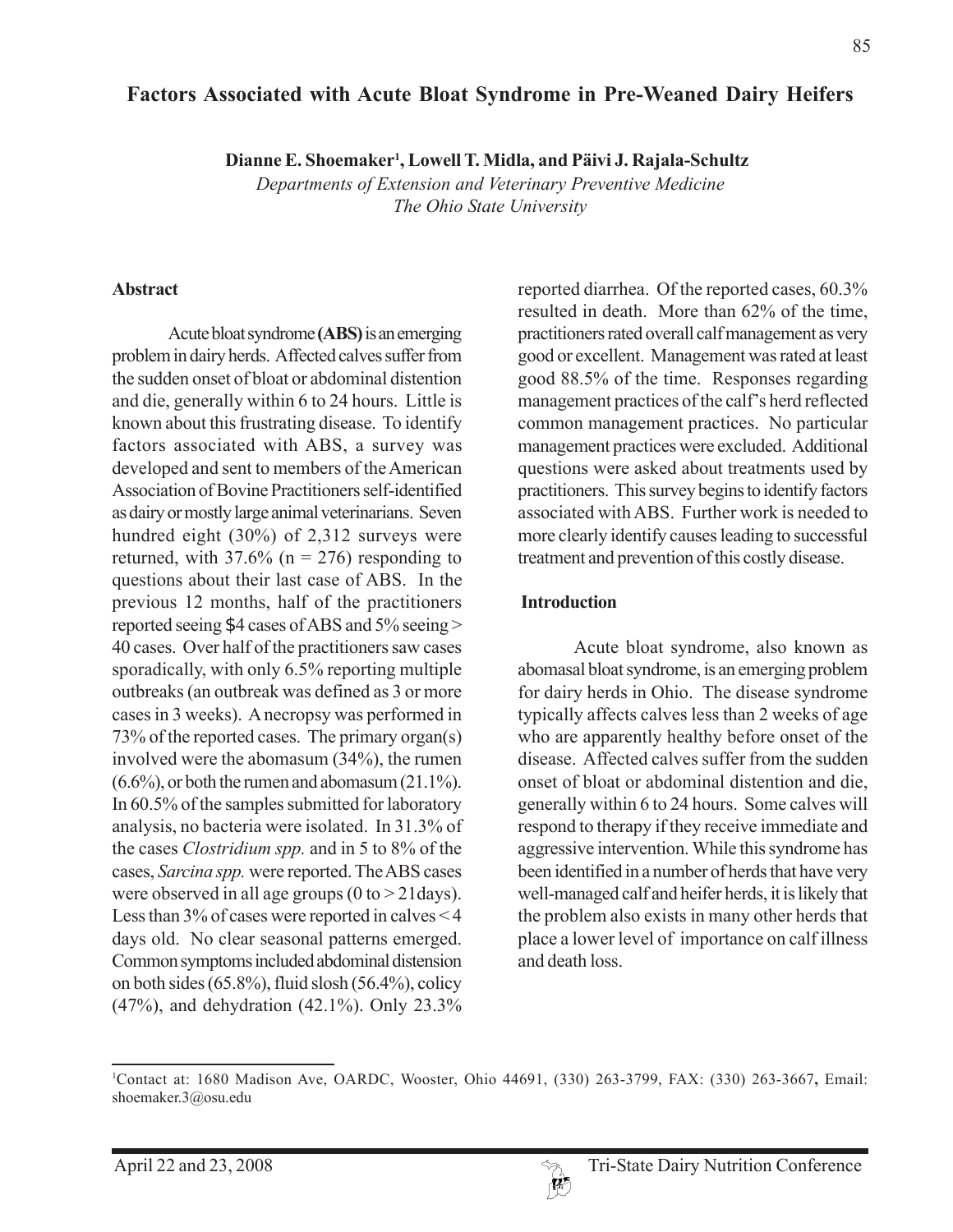Profitability of individual dairy herds supports a stable Ohio dairy industry. Successfully raising or selling quality dairy heifers is a profitabilityenhancing activity for Ohio dairy farms. Losing heifers to ABS reduces profit opportunities. In severely affected herds, additional replacements may need to be purchased to replace calves that died. In the calf barn, additional labor and expense are required to constantly monitor pre-weaned calves for signs of ABS and then to rigorously treat affected calves to prevent death. Finally, it is unknown what the long-term impacts on potential productivity of recovered animals might be.

In order to further clarify the syndrome and in hopes of identifying promising avenues for further research, members of the American Association of Bovine Practitioners were asked about their experience with ABS.

## **Materials and Methods**

The "Dairy Practitioner Survey: Acute Bloat Syndrome in Pre-weaned Dairy Heifer Calves" was developed and tested on practicing veterinarians before being mailed to the full survey group. In October 2004, the questionnaire was mailed to 2,312 members of the American Association of Bovine Practitioners who listed their activity code as 10 (dairy), 14 (mostly large animal), or 15 (50/ 50 large animal/companion animal). The response rate was 30.6%, with 708 surveys being returned. Of those respondents, 276 (39%) had seen at least one case of ABS, and it is these surveys upon which the results of this study were based. Practitioners were asked both general questions regarding their experience with ABS, as well as questions regarding the last case of ABS that they had seen.

### **Results**

### *General experience with ABS*

Two hundred seventy-six veterinarians had seen a median of 4 cases of ABS, with 710 cases being the highest number reported. These cases were seen on a median of 3, or 10% of the practitioner's dairy farms. Half of the dairy farms experienced sporadic cases of ABS over time (Table 1), with a third experiencing 2 or fewer cases.

Onset of ABS symptoms occurred most often between 4 and 21 days of age (75% of cases), with calves between 4 and 14 days of age accounting for 60% of all cases. Only 3% of cases occurred at less than 4 days, with the remaining cases occurring after 21 days of age.

In cases seen by the practitioner in the previous year where tissue or fluid samples were submitted to a diagnostic lab for analysis, 60.5% of the samples revealed the presence of no bacteria (Table 2). In 31.3% of the samples, *Clostridium spp.* was present, either alone (26.2%) or in combination with other bacteria. *Sarcina spp.* was reported as the sole bacteria present in 5.2% of the samples and in combination with *Clostridium spp.* in an additional 3% of the samples.

For cases that were confirmed by necropsy, the abomasum was involved in over half (55.1%) of the reported cases. Cases seen by breed was reflective of the national cow population, 91% Holstein, 5% Jersey, and 4% mixed or other breeds. Cases were seen in all herd sizes.

### *Last case seen by the veterinarian*

Regarding the last individual case that the practitioner had seen, there were again no clear trends regarding herd size or breed. In contrast to the responses regarding seasonality of all cases seen during the past 12 months (no seasonality),

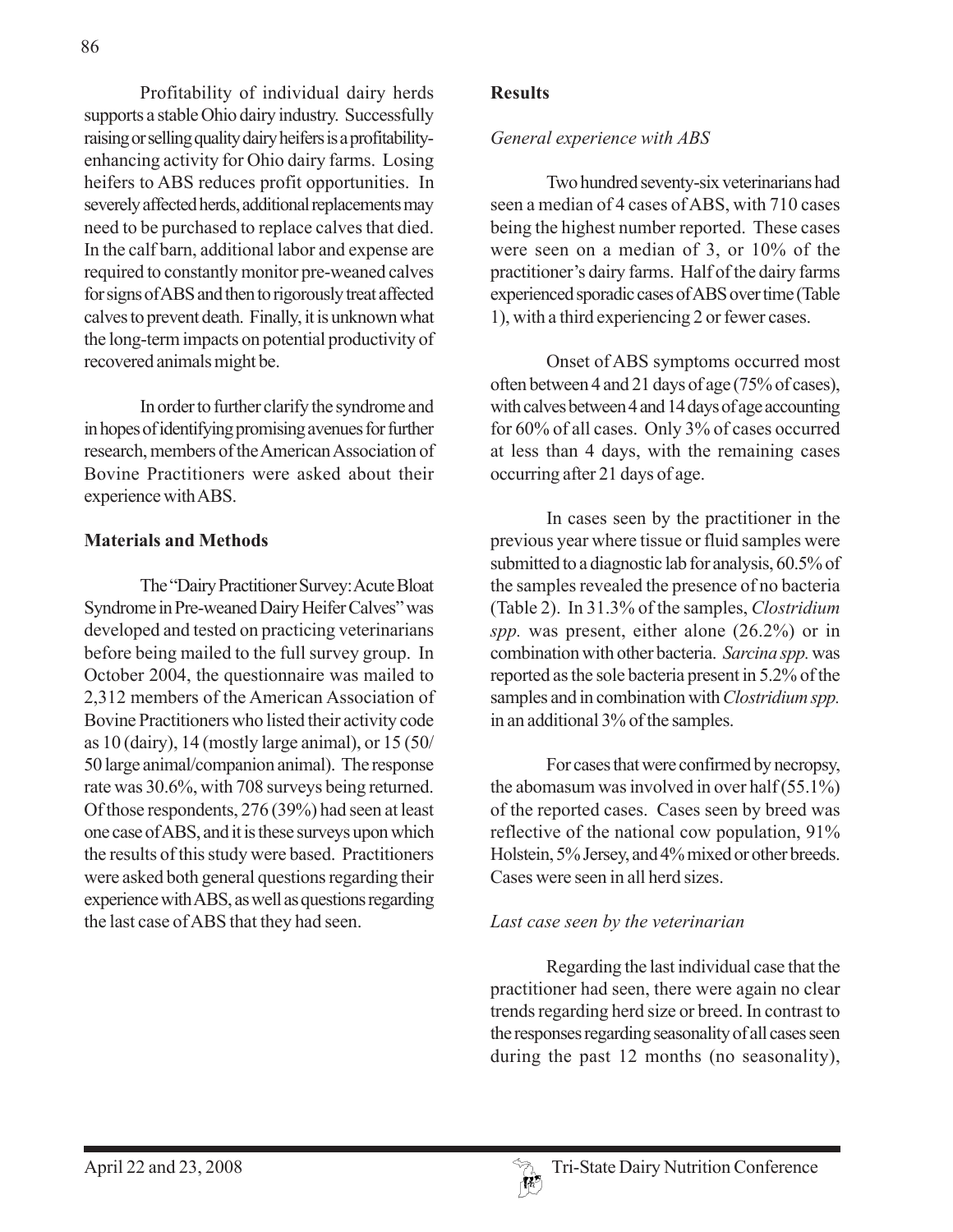responses to the question regarding the last case seen revealed more cases in the fall  $(P = 0.0087)$ ; with 23.8% in winter, 20.3% in spring, 21.9% in summer, and 34.0% in fall). Keep in mind that this survey was also sent to veterinarians in the fall.

# *Clinical symptoms*

Results for the clinical signs observed by the practitioner in the last case seen are summarized in Table 3. Common clinical findings included abdominal distension observed on both sides of the calf, fluid slosh in the abdomen, colic, and dehydration. Affected calves tended neither to have diarrhea nor fever. Of the 60.3% of the ABS case calves last seen by the veterinarian, 60.3% died.

# *Treatments used on last case seen*

Seventy-three different treatments were reported as having been used on the last case seen by the practitioner (Table 4). Those mentioned most commonly included antibiotics (primarily penicillin and ampicillin), rumen "tonics" (included a wide variety of medicaments), anti-inflammatories (primarily flunixin meglumine), attempting to relieve the distension via tube or trocar, *Clostridial* antitoxin, and fluid therapy. Of those responding, 5% reported that they felt there were no effective therapies.

# *Preventive treatments or strategies*

Practitioners were asked to list up to 3 preventive strategies, in order of efficacy, that they felt were effective. About 64 different preventive treatments or strategies were identified by practitioners as being, in their opinion, effective at preventing ABS (Table 5). Nearly half (49%) involved changing the diet or how the diet was delivered to the calf.

Some treatments mentioned included anti*clostridial* specific treatment (*Clostridial* toxoids, pre-treatment with a *Clostridial* antitoxin, autogenous *Clostridial* vaccination). Other strategies included general sanitation, consistency in temperature of the milk or milk replacer, consistency in feeding time intervals, consistency in milk replacer mixing, and switching to milk replacer from milk or vice versa. Another respondent observed that "There is no effective preventive strategy."

# *Management and nutrition*

Overall, the majority of cases (62%) were seen on farms rated as having very good or excellent management. An additional 26% of the farms were categorized as having "good" management. Nearly 90% of the herds were described as having good, very good, or excellent management.

 No single diet type or feeding method emerged as being a conspicuous risk factor for ABS. Cases of ABS were seen on farms that fed conventional milk replacers, "accelerated growth" milk replacers, fresh pasteurized milk, fresh unpasteurized milk, pasteurized milk from treated cows, and unpasteurized milk from treated cows. Milk was fed from bottles, buckets, and multiple nipple gang feeders. It must be noted, however, that it would have been difficult to have detected such a factor from our data since we did not have data from farms that did not have a case of ABS to which to compare our results.

Nevertheless, based upon the limited published information regarding calf feeding practices and upon the authors' knowledge of typical calf feeding practices, diet constitution and method of feeding on farms with a case of ABS reasonably reflected the diet constitution and methods of feeding on dairy farms in the US. Likewise, frequency of feeding, type of calf-starter feed, access to hay, presence of antibiotics or coccidiostats in the milk replacer, and type of calf housing on the farms with a case of ABS seemed to reflect typical management practices in the US.

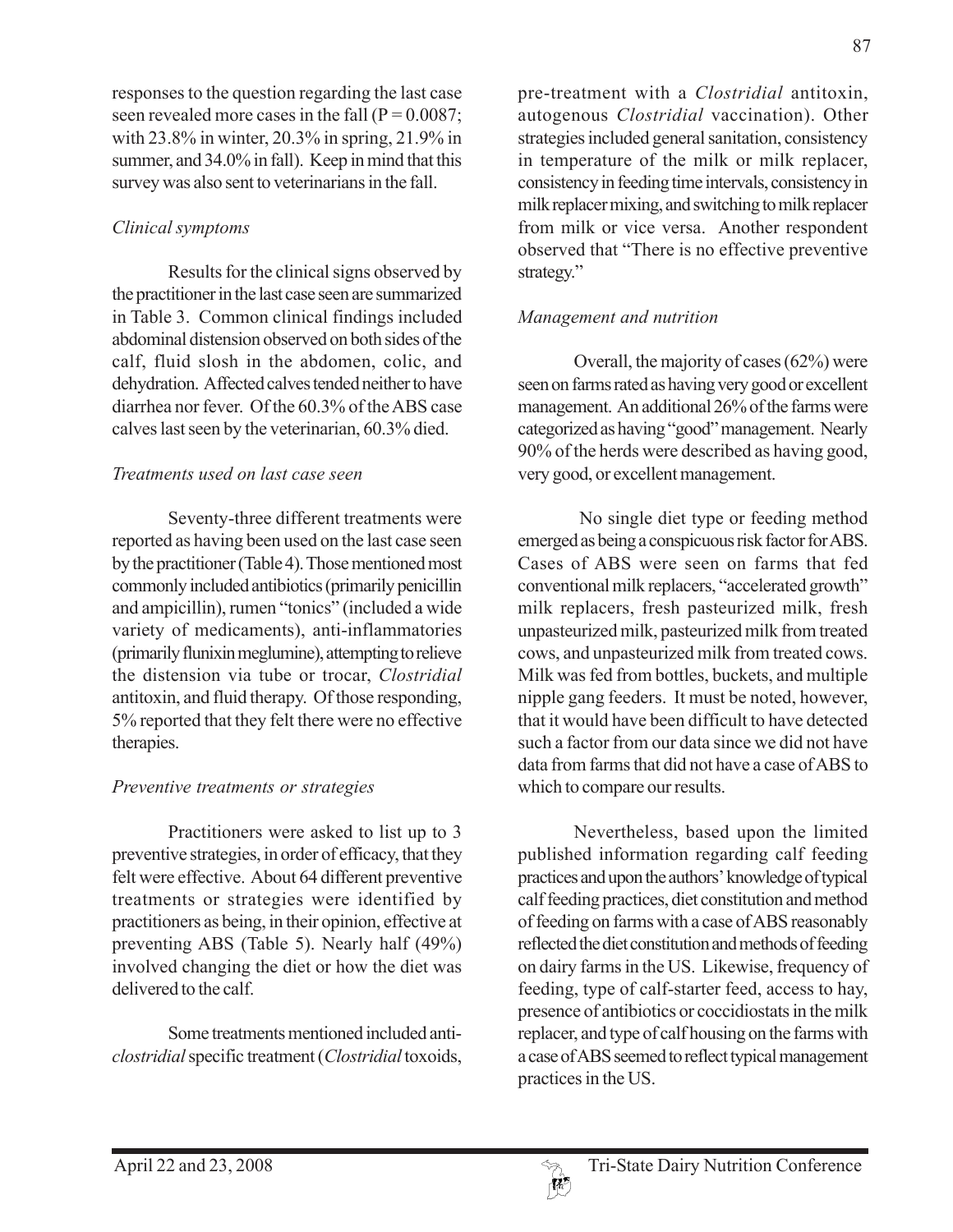## **Conclusions**

Acute bloat syndrome has been identified by 276 veterinarians across the country on a median of three farms per practitioner. Common symptoms included abdominal distension, fluid slosh in the abdomen, colic, and dehydration. Symptoms did not commonly include either diarrhea or an elevated temperature. The majority of cases were seen in calves 4 to 21 days old. Knowledge of these common clinical signs can help calf managers detect problems in calves as early as possible and to begin treatment of the syndrome.

In calves exhibiting clinical symptoms, the respondents' who reported effective treatments and therapies suggest some combination of antibiotics, rumen tonics, anti-inflammatories, and bloat-relieving measures. The majority of possible preventive therapies focused around the diet and feeding program. However, no particular diet or feeding strategy in place on any of the case farms precluded a case of ABS from occurring.

Notwithstanding that management was rated as good to excellent on most farms where a case had been seen, various improvements in calf management practices, such as consistency in feeding time intervals, were cited as being effective at preventing future cases. This underscores the idea that attention to detail cannot be overstated regarding calf management practices.

While isolation of *Clostridia spp*. from clinical cases does not prove that *Clostridia spp*. are the sole causative agents of ABS, the frequency with which these organisms were isolated deserves to be noted. Roeder et al. (1987, 1988) isolated *Clostridia perfringes* in calves that were both inoculated and those brought into Kansas State University with similar symptoms. However, all of the 8 calves inoculated with *Clostridia perfringes* type A experienced diarrhea, with only 2 of the 8 calves' clinical symptoms resulting in death. They

did not rule out other factors contributing to ABSlike symptoms.

*Sarcinia spp*. were the second most common bacterial isolate. *Sarcinia spp*. have been associated with an abomasal bloat type syndrome in goat kids (DeBey et al., 1996). Further research to clarify the role of *Clostridia spp*. and *Sarcinia spp*. in the pathogenesis of ABS is needed.

## **Acknowledgements**

Funding for this project was provided by a grant from the Ohio Dairy Research Fund. Additional funding was provided by the OSU Extension North Region Dairy Program.

### **References**

DeBey, B.M., P.C. Blanchard, and P.T. Durfee. 1996. Abomasal bloat associated with *Sarcinia*like bacteria in goat kids. JAVMA 209(8):1468- 1469.

Roeder, B.L., M.M. Changappa, T.G. Nagaraja, T.B. Avery, and G.A. Kennedy. 1987. Isolation of *Clostridium perfringes* from neonatal calves with ruminal and abomasal tympany, abomasitis, and abomasal ulceration. JAVMA 190(12):1550-1555.

Roeder, B.L., M.M. Changappa, T.G. Nagaraja, T.B. Avery, and G.A. Kennedy. 1988. Experimental induction of abomasal ulceration by intraruminal inoculation of *Clostridium perfringes* type A in neonatal calves. Am. J. Vet. Res. 49(2):201-207.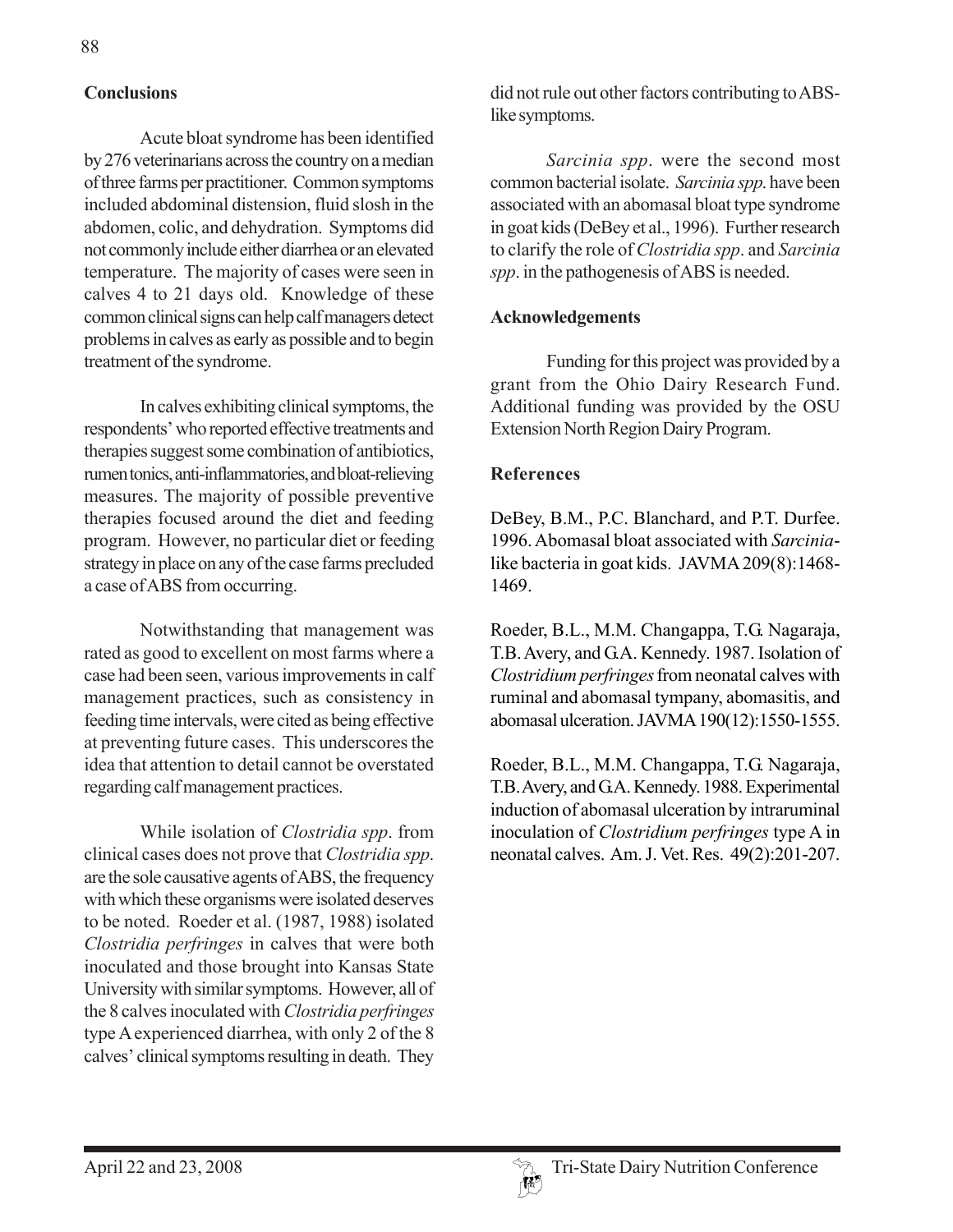| Occurrence of cases                  | $\%$ of respondents |  |  |
|--------------------------------------|---------------------|--|--|
| 2 or fewer cases, total              | 31                  |  |  |
| Sporadic cases over time             |                     |  |  |
| Single outbreak $(3 + \text{cases})$ |                     |  |  |
| Multiple outbreaks                   |                     |  |  |

**Table 1.** Occurrence of acute bloat syndrome cases on affected dairy farms.

**Table 2.** Results of samples submitted to a diagnostic lab for bacterial analysis from calves diagnosed with acute bloat syndrome.

| Bacteria Reported                 | % of respondents |  |
|-----------------------------------|------------------|--|
| Clostridia spp.                   | 26.2             |  |
| Sarcinia spp.                     | 5.2              |  |
| Clostridia spp. and Sarcinia spp. | 3.0              |  |
| Clostridia spp. and other         | 2.1              |  |
| Other                             | 3.0              |  |
| None reported                     | 60.5             |  |

**Table 3.** Clinical findings in the last case of Acute Bloat Syndrome seen by the practitioner.

| Sign                                                        | % of cases where reported |  |
|-------------------------------------------------------------|---------------------------|--|
| Abdominal distension, left                                  | 22.2                      |  |
| Abdominal distension, right                                 | 7.1                       |  |
| Abdominal distension, both                                  | 65.8                      |  |
| Temperature $\leq 100.2$ °F                                 | 26.3                      |  |
| Temperature, $100.3$ to $102.5^{\circ}$ F                   | 32.7                      |  |
| Temperature, $>102.5^{\circ}$ F                             | 4.9                       |  |
| Diarrhea, mild                                              | 19.6                      |  |
| Diarrhea, moderate or severe                                | 3.7                       |  |
| Fluid slosh upon succussion                                 | 56.4                      |  |
| Recumbency (unable to stand)                                | 33.1                      |  |
| Opisthotonus (unable to stand and head pulled towards back) | 3.4                       |  |
| Dehydrated                                                  | 42.1                      |  |
| Sunken eyes                                                 | 39.5                      |  |
| Colic                                                       | 47.0                      |  |